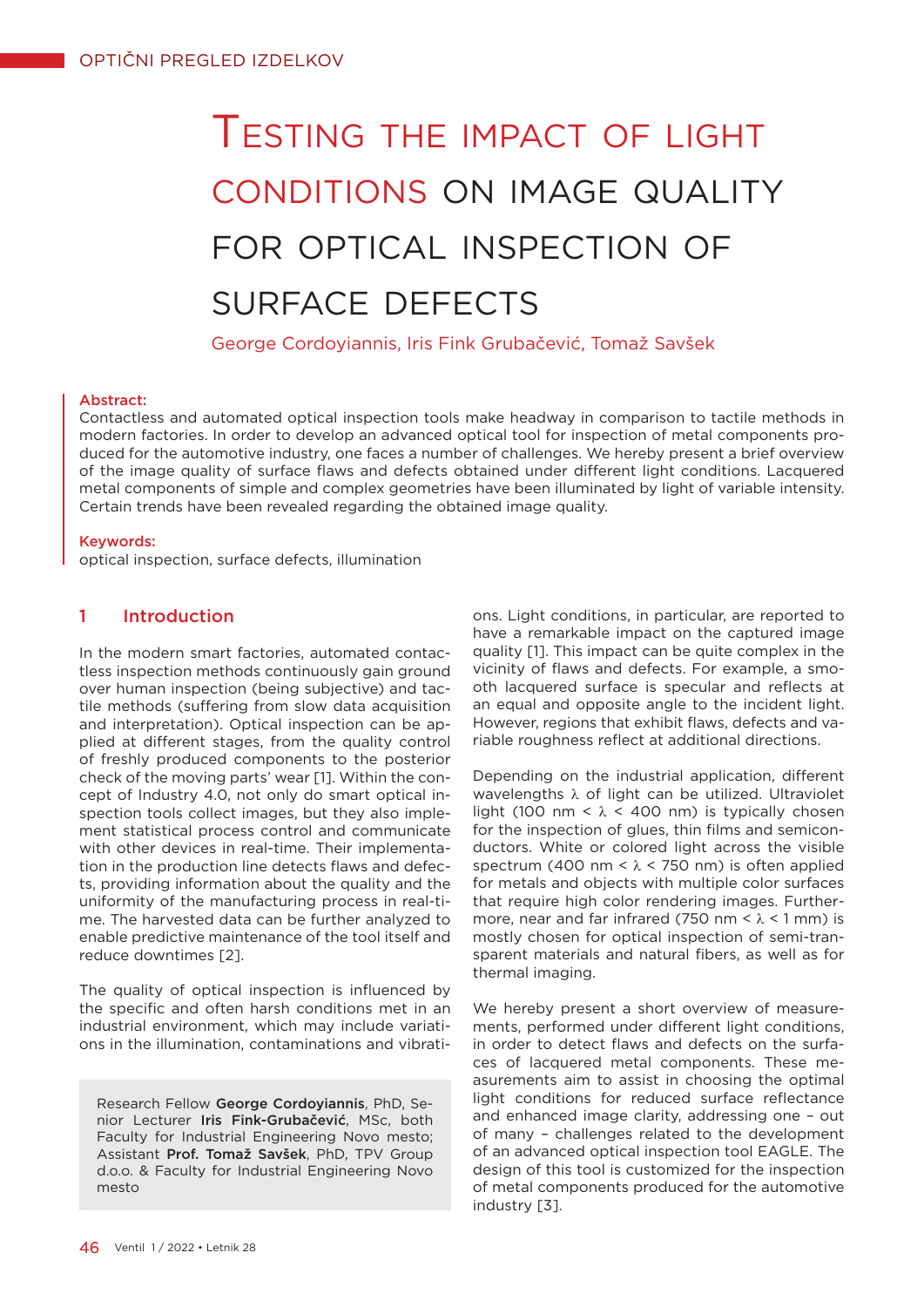## 2 Experimental setup and samples

Light emitting diode (LED) sources are reported as superior to other types of light sources for achieving an optimum defect expressivity on flat, cylindrical or complex geometry reflective metal surfaces [1, 4], such as the ones of our interest. Based on the above, a LED array source has been chosen to illuminate the components. It produces warm- -white light with a correlated color temperature of 3000 K. Our measurements have been planned and performed by means of a simple, house-in-built setup in order to test the impact of light conditions on the captured image quality around defects. This setup consists of the following parts: (a) a Nikon digital camera equipped with Tamron 90 mm f/2.8 Di Macro Lens, connected to a laptop for a direct viewing of the captured images (b) a Cree X-Lamp CA2550 LED array source (Cree EasyWhite® LEDs, uniform chromaticity profile), driven by an external amplifier - intensity controller, (c) tripods that offer a stable placement and a three-dimensional movement of the camera, LED source and inspected component. This setup serves as a simple approximation of the more sophisticated EAGLE optical tool, where a robotic arm would be used to collect the components from a moving conveyor and place them properly with respect to the camera and the light source.

Cylindrical or complex geometry metal components bearing defects have been provided by TPV Group d.o.o. Measurements have been performed for vertical and oblique placements of the camera and the LED source with respect to the surface defects. Images with a resolution of 3696 x 2448 pixels have been captured under different ambient conditions, such as in a dark room (henceforth referred to as "dark ambient") and in a candent room with Neon light from the ceiling (henceforth referred to as "bright ambient"). In these dark or bright ambient conditions, the inspected components have been illuminated by LED light of variable in-

tensity, in the range from 50 lm to 2000 lm. The intensity has been derived by accurately measuring the source driving current and then referring to the luminous flux-current chart on steady-state operation. The distance between the LED source and the components has been set to 20 cm and 10 cm when observing defects on the outer and inner surfaces, respectively.

## 3 Results and Discussion

Images of defects on black-lacquered external surfaces of a cylindrically-shaped metal component have been captured under different light conditions. The presence of low intensity LED improves the image quality obtained in dark ambient. The impact of variable LED illumination on the probed defect morphology is depicted in *Figure 1*. The two images are obtained by illumination intensities differing by an order of magnitude, 100 lm and 1000 lm, respectively. For 100 lm, a sharper and more detailed image is obtained, in comparison to the 1000 lm. In general, images above 500 lm suffer from increased surface reflectance. Further increase of the intensity up to 2000 lm, degrades the image quality derived in both dark and light ambient conditions. In the case of a bright ambient, the effect of low intensity LED is milder, whereas a high intensity produces once again strong reflections. These trends have been steadily reproducible for other similar defects on black-lacquered surfaces.

Defects on the surface of components with a more complex geometry have been also observed. The LED source and the camera have been placed either vertically above the inspected area or at oblique positions. Optimum results have been obtained for camera and LED source as close as possible to the vertical position above the inspected area. Representative images captured in a dark or a bright ambient, as well as their combination with low intensity LED are shown in *Figure 2*. This com-



*Figure 1 : The image of a defect on the external surface of a lacquered metal cylindrical object is obtained in: dark ambient + LED illumination of 100 lm (panel A); dark ambient + LED illumination of 1000 lm (panel B). The 100 lm image is characterized by reduced reflections and enhanced details of the defect morphology.*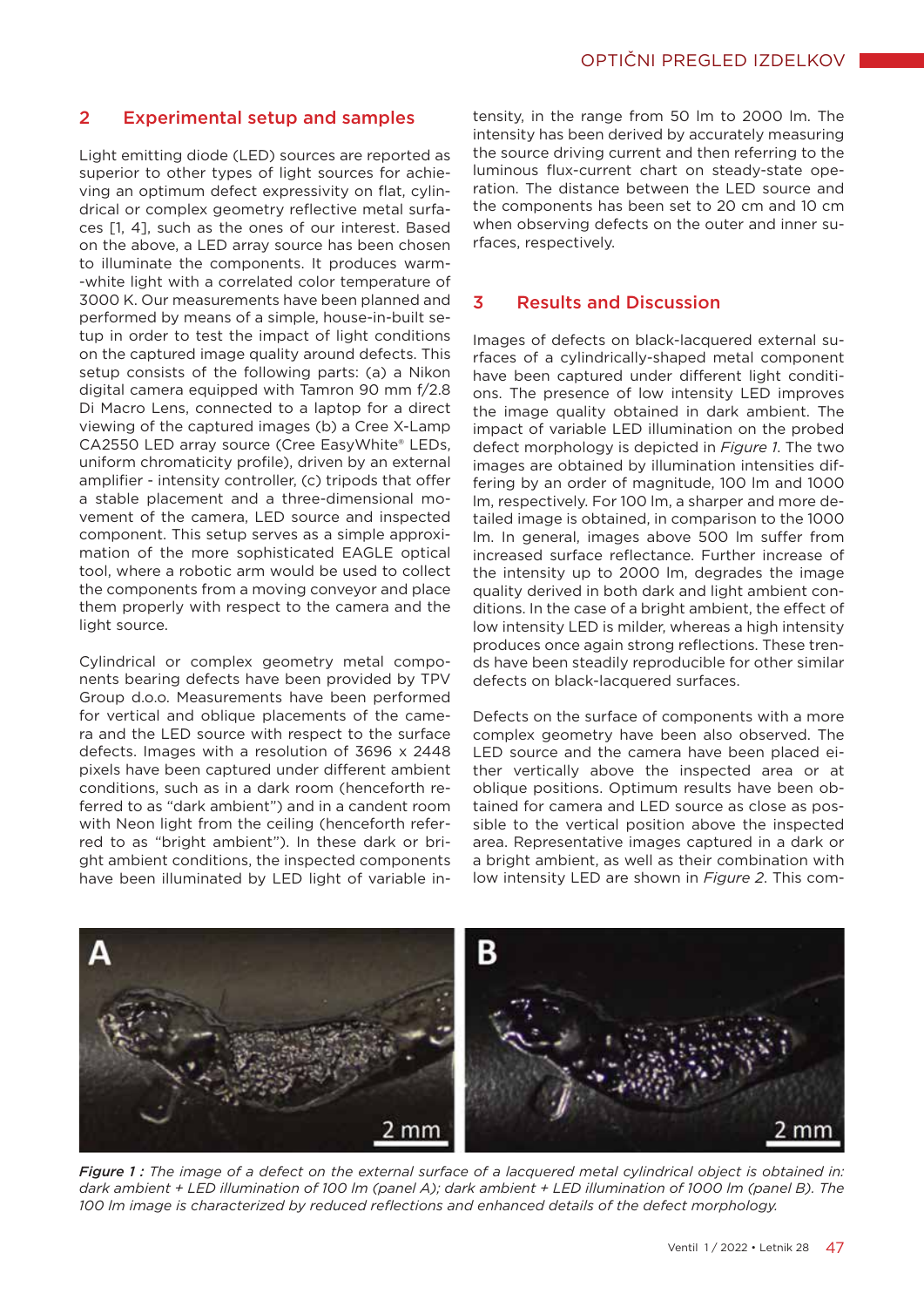

*Figure 2 : Images of a complex geometry component obtained in: dark ambient (panel A); dark ambient + LED illumination of 100 lm (panel B); bright ambient (panel C); bright ambient + LED illumination of 100 lm (panel D). The green arrows (panel D) mark the different types of flaws and defects: small cavities, bulges, grooves and increased surface roughness.* 

ponent consists of a black-lacquered metal part with an attached non-polished and less reflective ring. It bears defects in the form of small cavities, grooves, bulges, as well as increased surface roughness towards the edges, which are marked by green arrows in one of the panels of Figure 2.

In the case of a dark ambient, the LED illumination highlights minor defects and reveals the surface roughness, which is hardly visible otherwise. Simultaneously, it weakly increases the reflectance, which does not degrade the image quality up to 200 lm. Higher intensities, in the range from 500 lm to 2000 lm, are accompanied by a significantly increased reflectance. In the case of a bright ambient, the image clarity exhibits only a minor improvement due to LED illumination, mostly in revealing the surface roughness. The three- -dimensional shape of small cavities and grooves is better distinguished in the case of a bright ambient compared to a dark one. Regarding the placement of the camera and LED source, the results are of reasonably good quality for angles up to 30° with respect to the inspected surface. In some cases, the tiny bulges are better visible in case of strong illumination; however, the increased reflections degrade the overall image quality.

The detection of defects on the internal surfaces of cylindrically-shaped components is more challenging. In this case, the inspected component has been attached on a clamp (simulating the robotic arm in the configuration of EAGLE tool) between the camera and the LED source that are facing each other as schematically depicted in *Figure 3*. There exist no essential differences between images obtained with and without low intensity LED in a bright ambient, as it can be seen in the panels of Figure 3 (note that

a dark ambient did not produce any good images in this case). Apart from a parallel position with respect to the object's cylindrical axis, the camera has been also placed at small inclinations (from 2° to 8°) in an effort to better highlight the surface morphology of specific defects. However, the inclined camera placement did not offer any remarkable improvement. Contrary to the case of defects on the external surfaces, in the case of internal surfaces the LED illumination did not show any visible effects.

The aforementioned trends, as revealed in Figures 1, 2 and 3, have been fully reproducible for several types and sizes of defects on different components. Although only representative examples have been presented, the overall trends are supported by a large number of measurements, thus, they are robust. The robotic arm seen in Figure 3 is used to select one every few components, as they move along the conveyor, and perform a sampling inspection. Via this end- -of-line testing, the EAGLE smart optical tool performs a pass-or-fail check and places the component back to the conveyor or disposes of it in case it is faulty [3]. At the same time, it can send feedback about faulty components to the production line, preventing downtimes and increased costs. However, it is worth noting that the implementation of an optical inspection tool near the production line requires the dumping of vibrations originating from the adjacent industrial machinery.



*Figure 3 : The configuration of the camera and light source for capturing images of defects on the inner surfaces is depicted (panel A). The presented images have been captured in: bright ambient (panel B); bright ambient + LED of 100 lm (panel C).*